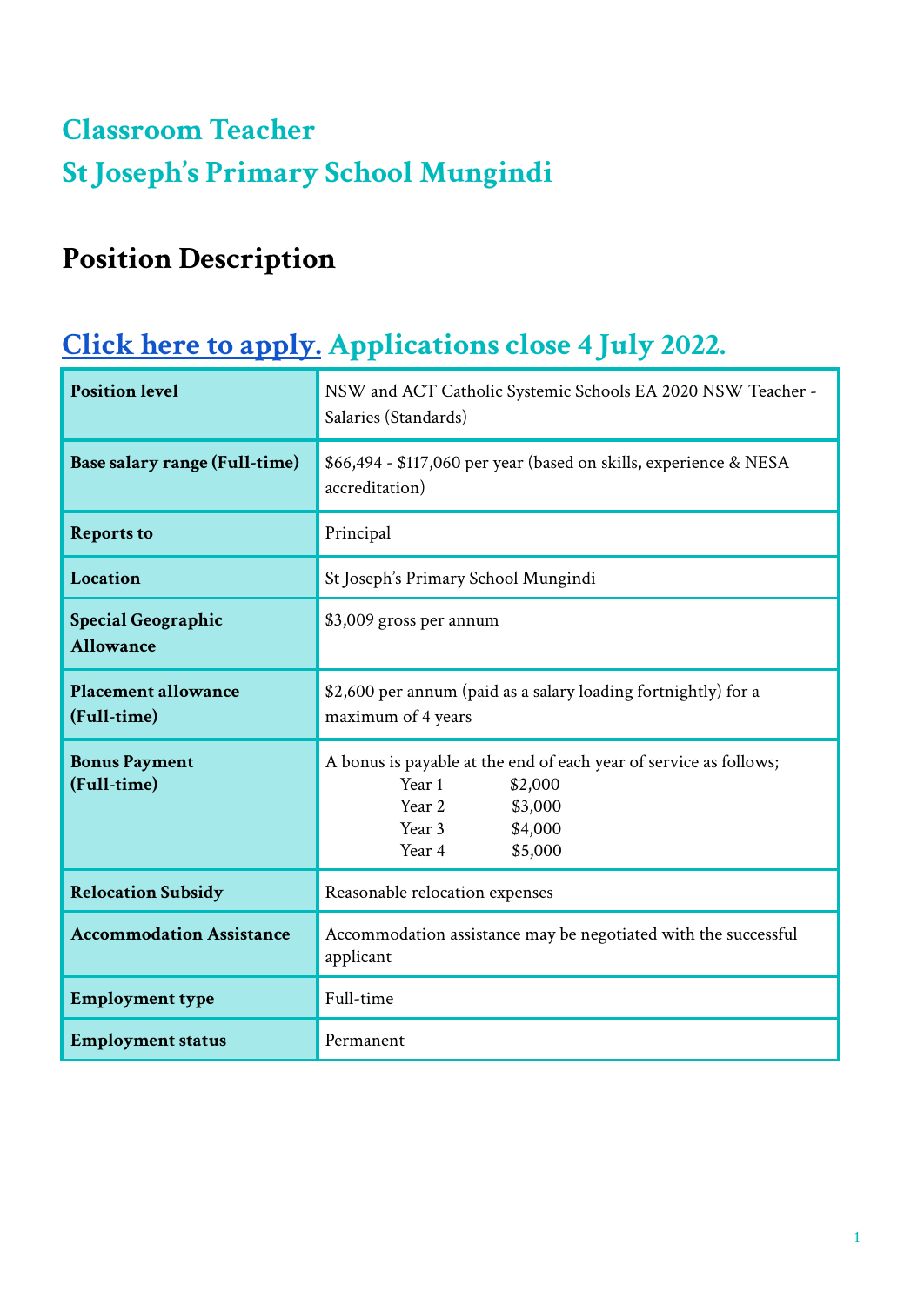## **About St Joseph's Mungindi**

St Joseph's Primary School Mungindi is a unique Catholic school committed to teaching the core catholic principles and values.

At our school we incorporate a spirit of community, to recognise the qualities of each individual and encourage optimal learning with an ongoing appreciation of the environment.

On the 21st January 1924 four Sisters from the Gunnedah Congregation, Sisters of Mercy, were appointed to Mungindi. On the 24th January the Sisters opened a school, known as St. Brigid's until 1930 when a new school was built and given the name St. Joseph's. At the end of 1975 the Sisters of Mercy withdrew from the school but continued to administer the Boarding School until 1980. In 1981 The Little Company of Mary came to Mungindi where they conducted the Boarding School until 1983. In 1984 the Sisters of St. Joseph's came to Mungindi. We are very fortunate to have the presence of the Sisters who have a huge impact on both our school, parish and surrounding communities.

At St. Joseph's we have a great leadership team who thrives on change, diversity and progress. By using current theory and evidence to improve professional practice, the focus has continued to be on student growth and improvement. The opportunities being afforded to our students is of the highest quality and meets the diverse range of learning needs. St. Joseph's Annual Improvement Plan has been the catalyst to our success are:

- Embedding Catholic principles and values
- The development of collaborative teaching and learning practice
- The development of agreed literacy and numeracy practice
- Staff really knowing the students and their needs; using evidence based data
- Student ownership of learning
- Working in partnership with parents

At St Joseph's Primary, Mungindi we aim to provide our children with many opportunities to experience personal excellence as they grow and develop in our care.

For further information on the school, please visit <https://stjosephsmungindi.catholic.edu.au/>

#### **Commencement**

The commencement date for this position will be negotiated with the successful applicant.

#### **Position Purpose**

The Catholic School is more than an educational institution. It is a key part of the Catholic Church - an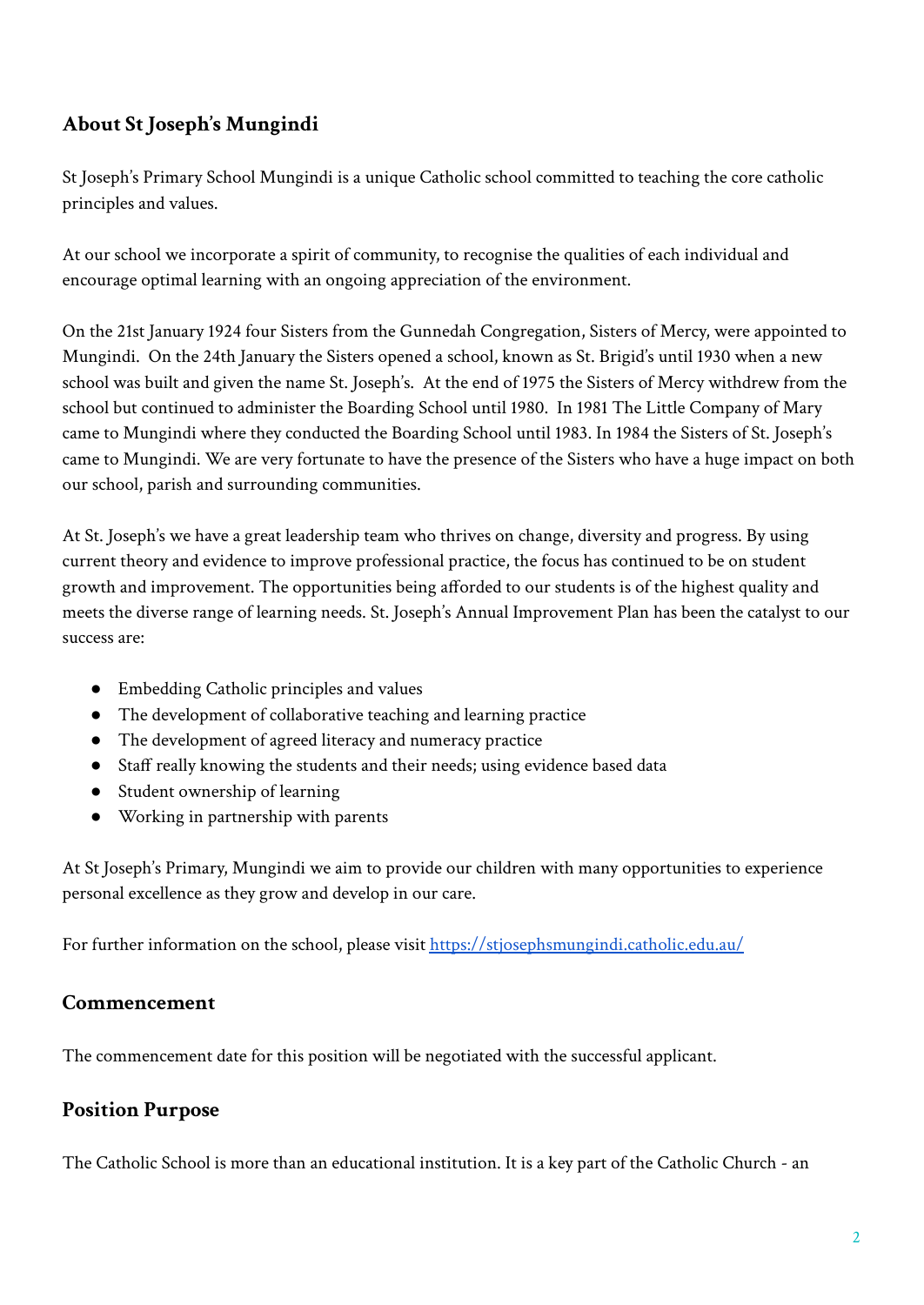essential element in the Church's mission. The Teacher assists the Principal, to demonstrate strong support for the vision and ministry of the Catholic school.

Teachers are supported in their role to be able to provide quality teaching in a stimulating and challenging environment where everyone is valued. This position is responsible for all aspects of the planning, preparation and delivery of effective learning and teaching programs across the school.

### **Key Responsibilities**

Duties related to the position include but are not limited to the following:

| Key area                           | <b>Task</b>                                                                                                                                                                                                                                                                                                                                                                                                                                                                                                                                                                                                                                                                                                                                                                                                                                                                                                                                                                                |
|------------------------------------|--------------------------------------------------------------------------------------------------------------------------------------------------------------------------------------------------------------------------------------------------------------------------------------------------------------------------------------------------------------------------------------------------------------------------------------------------------------------------------------------------------------------------------------------------------------------------------------------------------------------------------------------------------------------------------------------------------------------------------------------------------------------------------------------------------------------------------------------------------------------------------------------------------------------------------------------------------------------------------------------|
| <b>Classroom</b><br>teaching       | All teachers employed in the Diocese of Armidale:<br>Collaborate with colleagues in Professional Learning Teams as part of a<br>Catholic Professional Learning Community.<br>Create a safe learning environment which stimulates learning,<br>$\bullet$<br>promotes excellence, and accepts and acknowledges the needs of<br>students to be both challenged and supported.<br>Plan, prepare, record, evaluate and report on work to be undertaken by<br>classes.<br>Use contemporary pedagogy and high-yield strategies to meet students'<br>individual needs.<br>Identify learner needs, conferring with specialist staff in the school as<br>required.<br>Communicate in a clear, respectful and professional way in order to<br>optimise each student's development.<br>Attend all lessons and be punctual to class.<br>Maintain professional confidentiality with regard to students and their<br>families.<br>Be proficient in the use of ICTs as a teaching and administrative tool. |
| Record<br>keeping and<br>reporting | In a timely manner, assess and provide effective feedback on students'<br>work and keep complete and accurate records of each student's<br>progress.<br>Communicate with parents in written reports and parent teacher<br>interviews, and at other times as required.<br>Carry out administrative tasks thoroughly and punctually.                                                                                                                                                                                                                                                                                                                                                                                                                                                                                                                                                                                                                                                         |
| <b>Other duties</b>                | Communicate with, and establish effective and cooperative working<br>relationships with teaching and non-teaching colleagues.<br>Help to enable the best use of shared resources.                                                                                                                                                                                                                                                                                                                                                                                                                                                                                                                                                                                                                                                                                                                                                                                                          |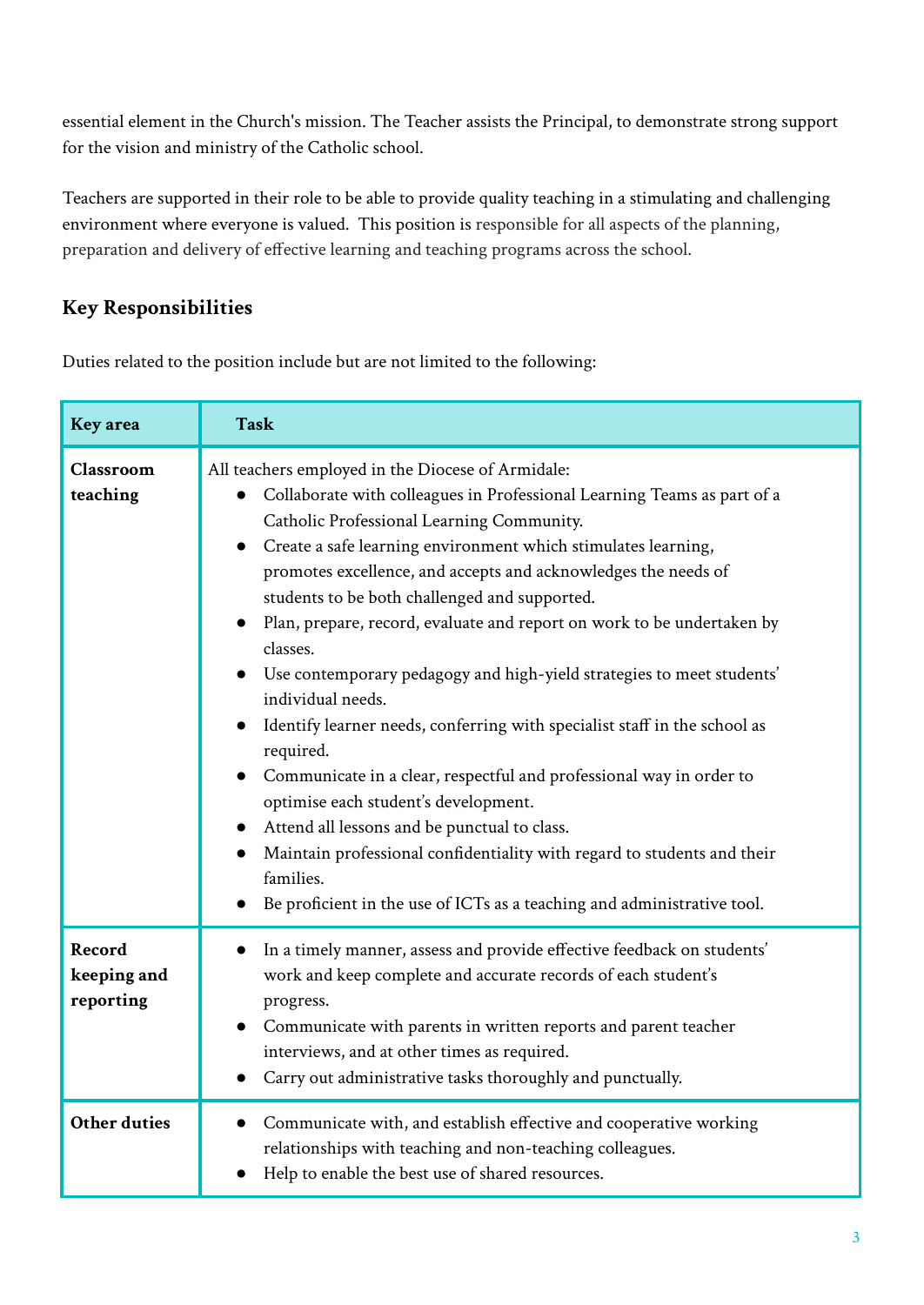|                             | Undertake playground, class and other supervisions according to<br>rosters as required.<br>Work with colleagues to review and develop the curriculum and write<br>course documents.<br>Attend and actively participate in staff and faculty professional<br>development meetings, as required.                                                                                                                                                                                                                                                        |
|-----------------------------|-------------------------------------------------------------------------------------------------------------------------------------------------------------------------------------------------------------------------------------------------------------------------------------------------------------------------------------------------------------------------------------------------------------------------------------------------------------------------------------------------------------------------------------------------------|
| Professional<br>development | Undertake regular professional development in order to meet<br>professional growth as indicated in the AITSL Standards for teachers,<br>and the requirements of NESA.<br>Keep abreast of knowledge and curriculum development in teaching<br>areas as well as current developments in educational research.<br>Contribute to the professional development of other staff members by<br>$\bullet$<br>proactively sharing knowledge, ideas and resources<br>Actively participate in coaching to further develop self-nominated skills<br>and abilities. |
| General                     | Attend to any other matters appropriate for the position and consistent with the<br>skills of the incumbent<br>Ensure all administrative tasks associated with the position are completed<br>efficiently and effectively.                                                                                                                                                                                                                                                                                                                             |

St Joseph's Primary School Mungindi reserves the right to alter roles and responsibilities requirements as required.

## **General expectations of staff at St Joseph's Primary School Mungindi**

- Respect of and a commitment to the Catholic ethos and a willingness to foster it.
- Serve the employer faithfully, honestly, efficiently and diligently and exercise all due care and skill in the performance of your duties.
- Act as a team member, developing and supporting the philosophy and ethos of the team.
- Willingness to undertake professional development.
- Maintain strict observance of school policies, rules and procedures including the reporting of improper or unethical conduct.
- Observe and comply with all WHS protocols.
- Ensure all colleagues, students and parents are provided with quality service in a timely, efficient and friendly manner.
- The ability to maintain strict confidentiality and to exercise discretion and sound judgement.
- Act in a professional and respectful manner at all times.
- Comply with the [Framework for the Accreditation of](https://arm.catholic.edu.au/wp-content/uploads/2018/10/Framework-for-the-Accreditation-of-Staff-in-Catholic-Schools.pdf) Staff in Catholic Schools.
- Employment with St Joseph's Primary is conditional upon successful applicants having or obtaining a valid current NSW Working with Children Check Clearance.